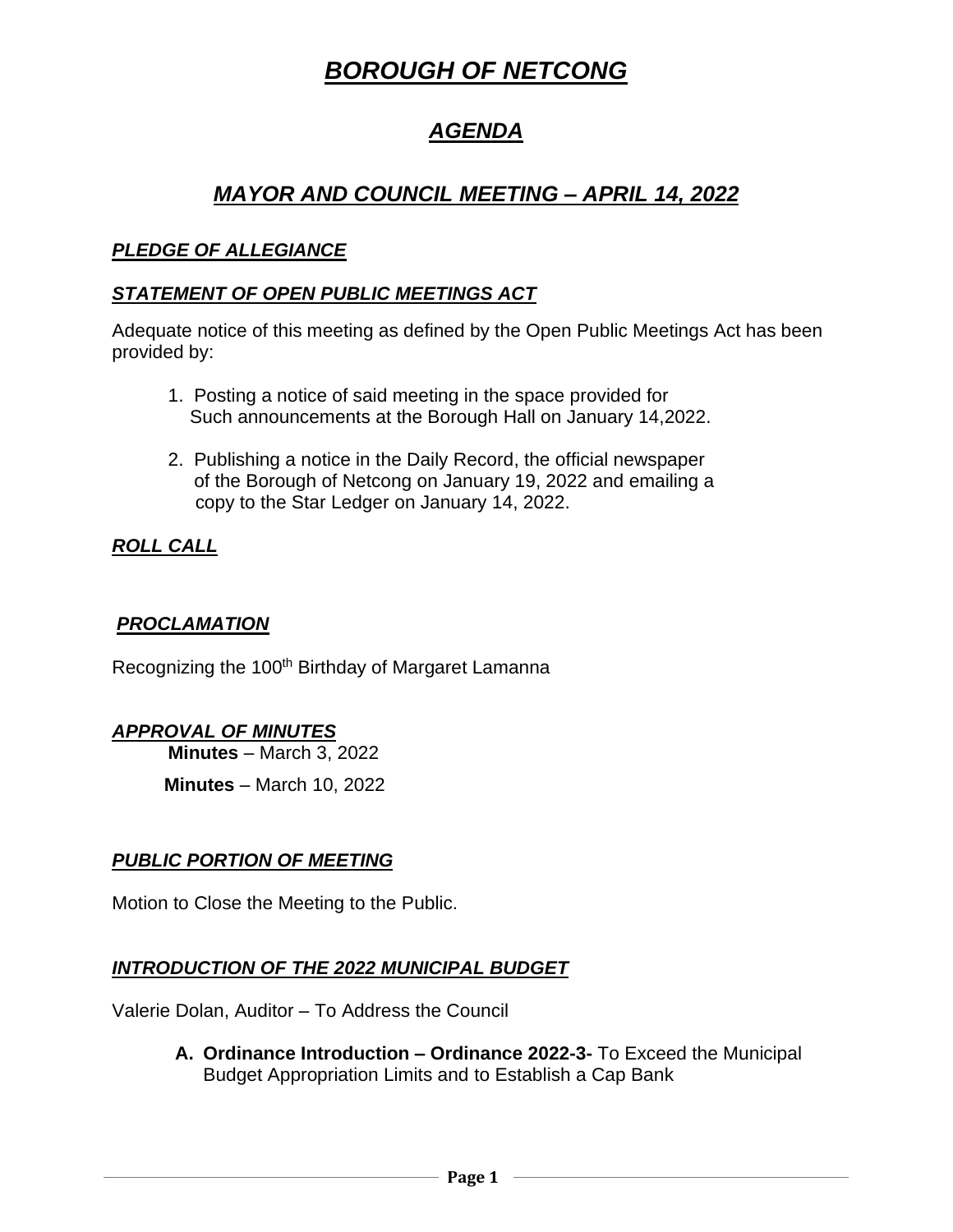Motion to Introduce Ordinance #2022-3 and Read by Title Only.

Motion to Pass Ordinance #2022-3 on First Reading.

- **B. Resolution 2022-49-** Self-Examination of the 2022 Budget.
- **C. Resolution 2022-50–** Introduction of the 2022 Municipal Budget.

### *PUBLIC HEARING ON THE 2022 SID ASSESSMENTS*

Motion to close the Public Hearing

**Resolution #2022-51-** Approving the Property Assessments for the Netcong Community Partnership Special Improvement District of the Borough of Netcong.

**Resolution #2022-52 –** Approving the Introduction of the 2022 Budget of the Netcong Community Partnership Special Improvement District and Authorizing a Public Hearing to Be Held Thereon.

#### *ORDINANCE ADOPTIONS*

*1. Ordinance 2022-2 –* AN ORDINANCE AUTHORIZING THE POLICE CHIEF TO EXECUTE AN APPLICATION FOR A CHARITABLE SOLICITATION PERMIT FOR AMERICAN LEGION AMBULANCE CORP OF STANHOPE/NETCONG'S "COIN DROP" ON JUNE 10<sup>th,</sup> JUNE 11<sup>th</sup> 2022 and ON SEPTEMBER 9<sup>th,</sup> AND SEPTEMBER 10<sup>th,</sup> 2022 AT THE INTERSECTIONS OF ALLEN STREET AND LEDGEWOOD AVENUE AND MAIN STREET AND ROUTE 46 IN THE BOROUGH OF NETCONG, COUNTY OF MORRIS, STATE OF NEW JERSEY

Motion to Read Ordinance 2022-2 by Title Only on Second Reading and a Hearing Held Thereon

Motion to Close Public Hearing.

Motion to Adopt Ordinance #2022-2

#### *CORRESPONDENCE*

None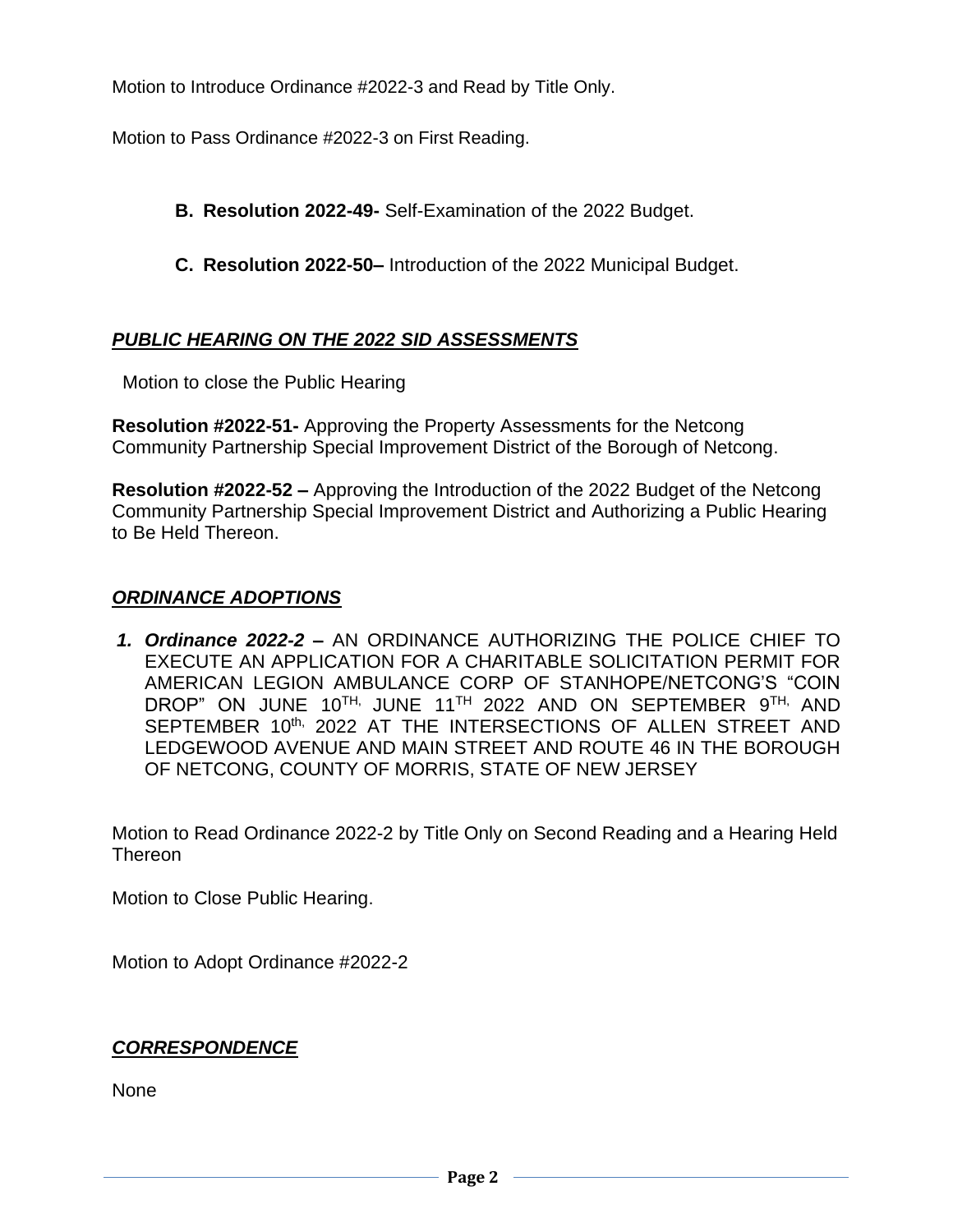## *BOROUGH ADMINISTRATOR REPORT*

#### *COMMITTEE REPORTS*

| Finance & Insurance:                                            | E. Still     | J. Sylvester |
|-----------------------------------------------------------------|--------------|--------------|
| Economic Development:                                           | R. Hathaway  | E. Still     |
| <b>Public Safety:</b><br>(Police, Fire, Rescue)                 | J. Sylvester | T. Laureys   |
| Dept. of Public<br>Works & Utilities:                           | J. Albensi   | R. Hathaway  |
| Recreation:                                                     | T. Morton    | J. Albensi   |
| <b>Public Services:</b><br>(Human Services<br>Recycling & Solid | T. Laureys   | T. Morton    |

#### *OLD BUSINESS*

Waste Disposal

None

#### *NEW BUSINESS*

None

#### *PRIVILEGE OF THE FLOOR TO THE COUNCIL*

#### *MAYOR'S COMMENTS*

#### *RESOLUTIONS*

1. **Resolution 2022-53-** To Redeem Tax Sale Certificate 19-00010 – 117 Ledgewood Ave. LLC.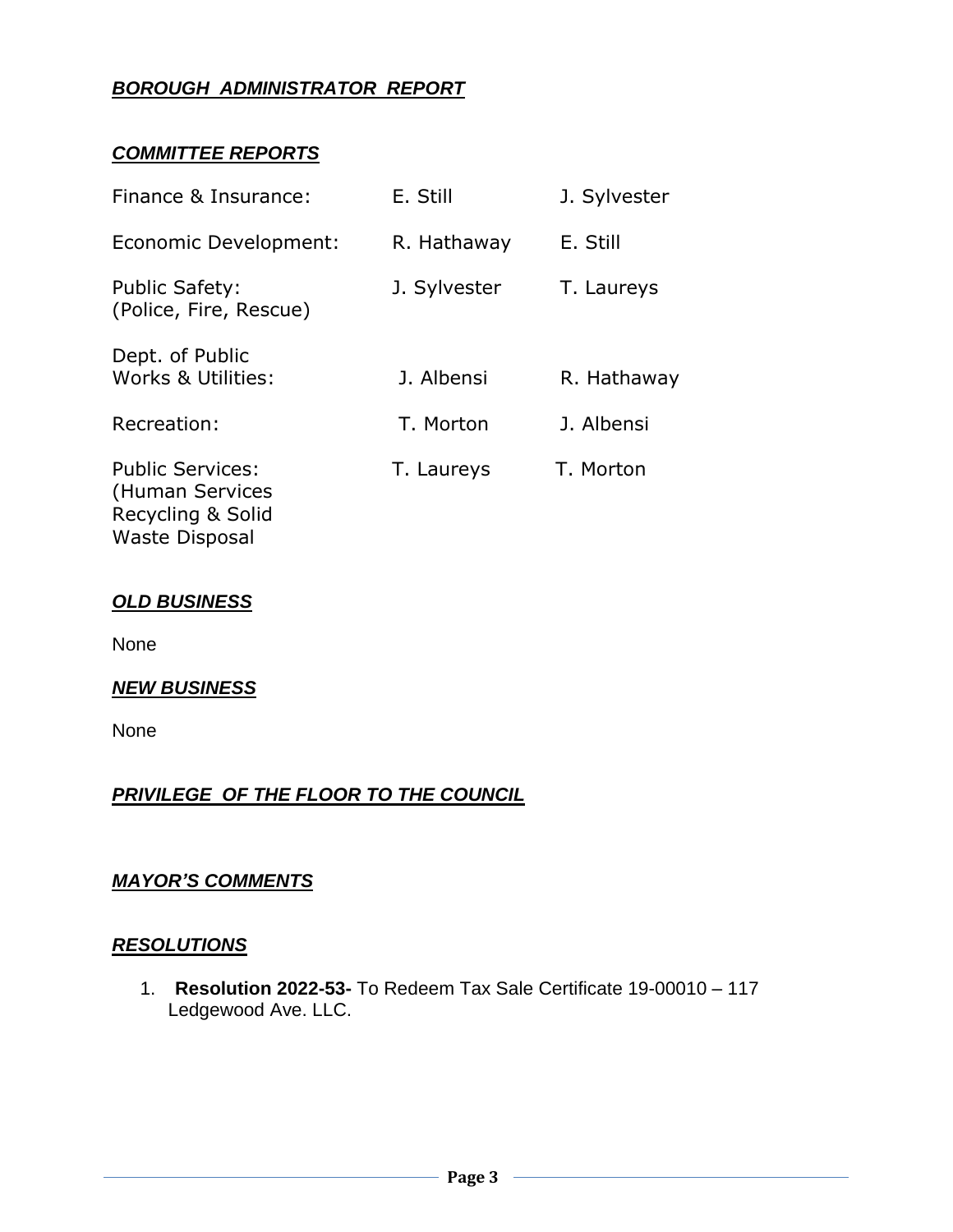2. **Resolution 2022-54 -** A Resolution Authorizing and Directing The Planning Board To Undertake A Preliminary Investigation To Determine Whether An Area Of The Borough Of Netcong Meets The Statutory Criteria For A "Non-Condemnation Area In Need Of Redevelopment", Pursuant To The Local Redevelopment And Housing Law, N.J.S.A. 40a:12a-1 Et Seq.

3. **Resolution 2022-55-** A Resolution Authorizing The Sale Of Municipal Surplus **Property** 

### *ORDINANCE INTRODUCTIONS*

1. **Ordinance 2022-4 -** AN ORDINANCE TO AMEND CHAPTER 243, "GARBAGE COLLECTION", OF THE CODE OF THE BOROUGH OF NETCONG

Motion to Introduce Ordinance #2022-4 and Read by Title Only.

Motion to Pass Ordinance #2022-4 on First Reading.

2. **Ordinance 2022-5 -** Fixing the Salaries of Certain Officers and Employees of the Borough of Netcong, in the County of Morris, State of New Jersey

Motion to Introduce Ordinance #2022-5 and Read by Title Only.

Motion to Pass Ordinance #2022-5 on First Reading.

3. **Capital Ordinance 2022-6 -** Capital Ordinance Of The Borough Of Netcong, In The County Of Morris, New Jersey Authorizing The Acquisition Of A Mason Dump Truck In, By And For The Sewer Utility Of The Borough, Appropriating Therefor The Sum Of \$90,000 And Providing That Such Sum So Appropriated Shall Be Raised From The Sewer Utility Capital Improvement Fund.

Motion to Introduce Capital Ordinance #2022-6 and Read by Title Only.

Motion to Pass Capital Ordinance #2022-6 on First Reading.

4. **Capital Ordinance 2022-7 -** Capital Ordinance Of The Borough Of Netcong, In The County Of Morris, New Jersey Authorizing The Making Of Various Public Improvements And Acquisitions In, By And For The Borough, Appropriating Therefor The Sum Of \$58,150 And Providing That Such Sum So Appropriated Shall Be Raised From The Capital Improvement Fund And Various Reserve Funds.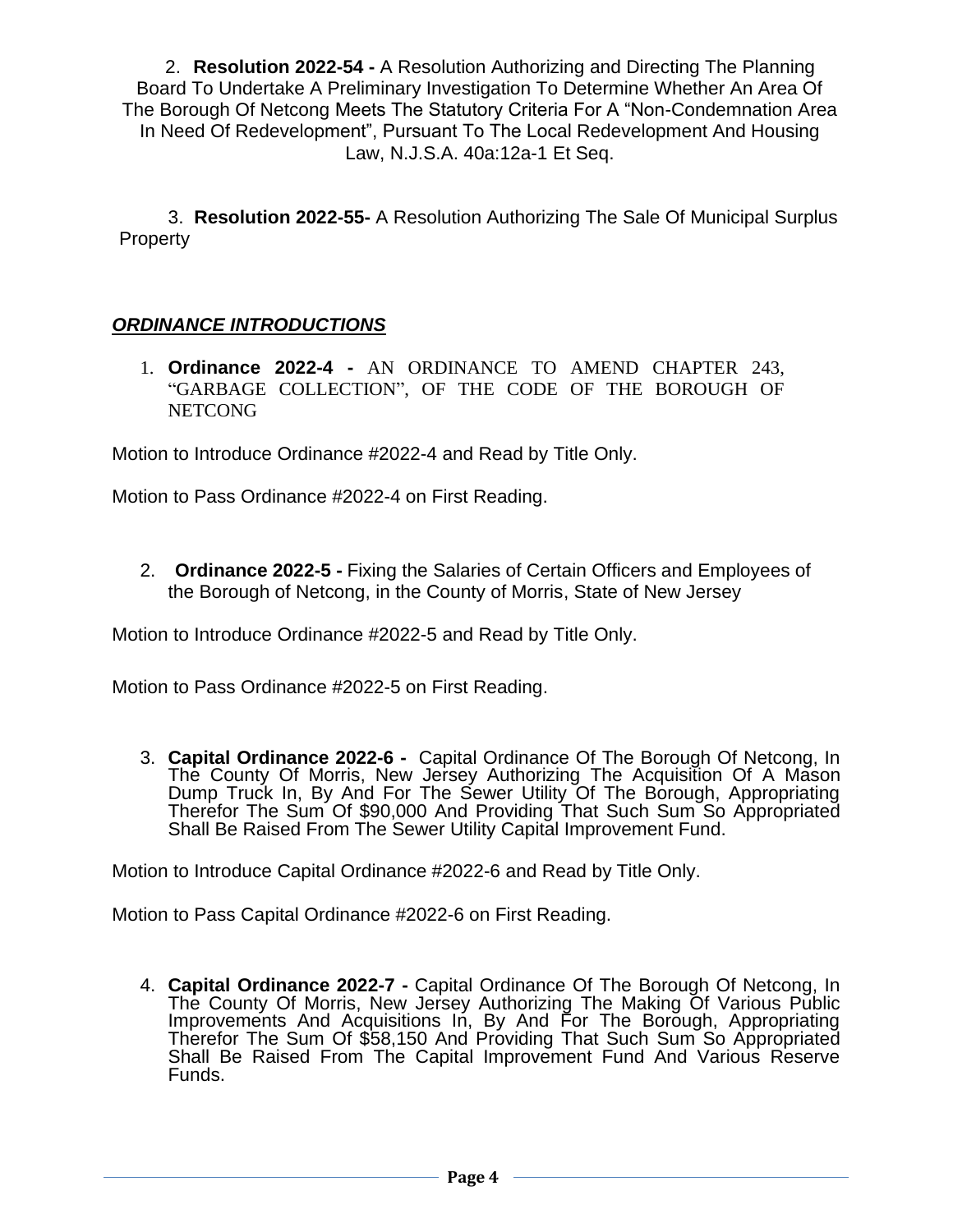Motion to Introduce Capital Ordinance #2022-7 and Read by Title Only.

Motion to Pass Capital Ordinance #2022-7 on First Reading.

5. **Bond Ordinance 2022-8 -** Bond Ordinance To Authorize The Undertaking Of The Allen Terrace Water Main Replacement Project In, By And For The Water Utility Of The Borough Of Netcong, In The County Of Morris, State Of New Jersey, To Appropriate The Sum Of \$262,500 To Pay The Cost Thereof, To Make A Down Payment, To Authorize The Issuance Of Bonds To Finance Such Appropriation And To Provide For The Issuance Of Bond Anticipation Notes In Anticipation Of The Issuance Of Such Bonds.

Motion to Introduce Bond Ordinance #2022-8 and Read by Title Only.

Motion to Pass Bond Ordinance #2022-8 on First Reading.

6. **Bond Ordinance 2022-9 -**Bond Ordinance To Authorize The Making Of Various Public Improvements And The Acquisition Of New Additional Or Replacement Equipment And Machinery And New Automotive Vehicles, Including Original Apparatus And Equipment, In, By And For The Borough Of Netcong, In The County Of Morris, State Of New Jersey, To Appropriate The Sum Of \$611,000 To Pay The Cost Thereof, To Appropriate A State Grant, To Make A Down Payment, To Authorize The Issuance Of Bonds To Finance Such Appropriation And To Provide For The Issuance Of Bond Anticipation Notes In Anticipation Of The Issuance Of Such Bonds.

Motion to Introduce Bond Ordinance #2022-9 and Read by Title Only.

Motion to Pass Bond Ordinance #2022-9 on First Reading.

#### *REPORTS*

Motion to Incorporate All Reports into the Minutes

#### *BILLS*

Motion to Pay All Bills When Funds are Available